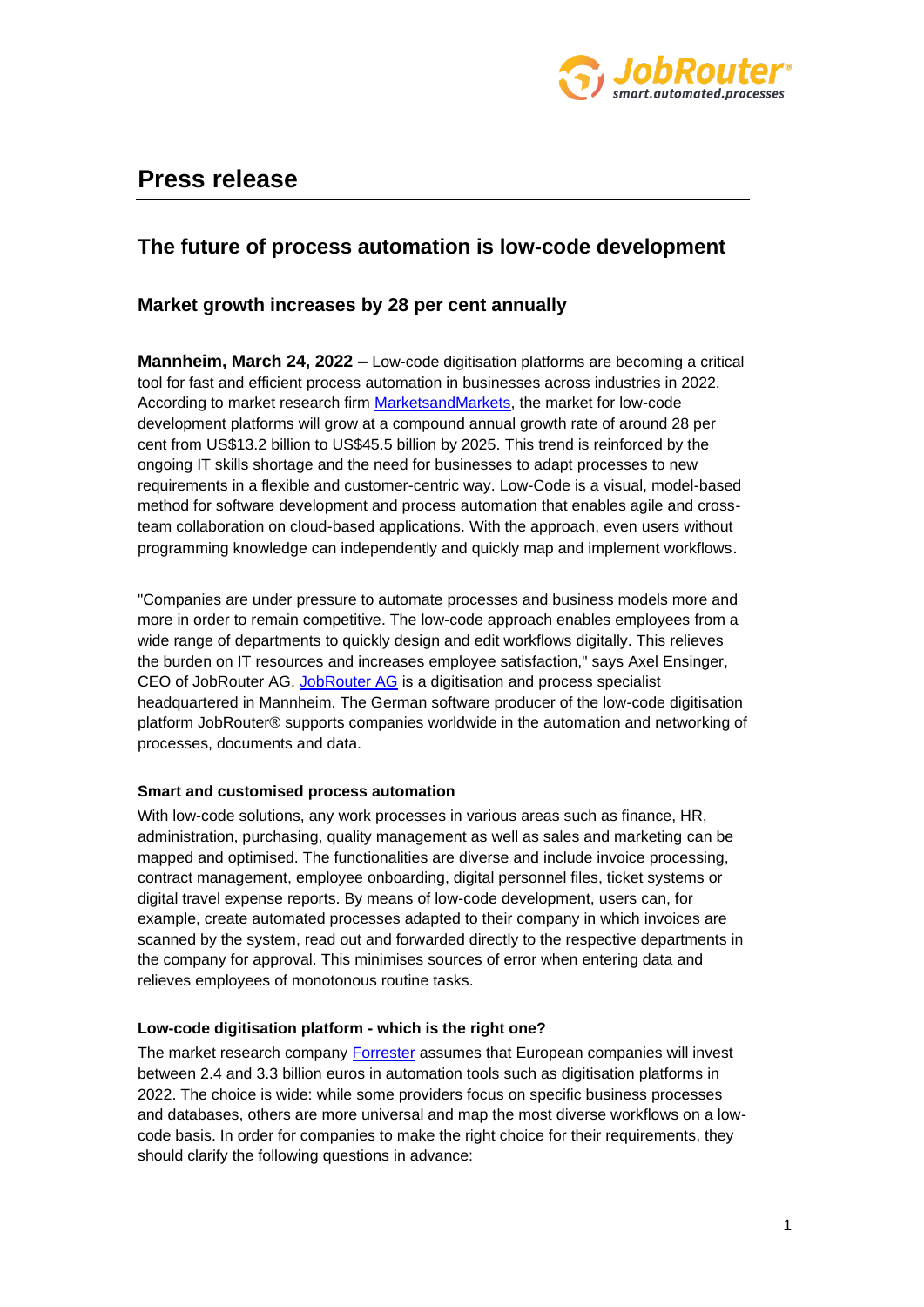

- Does the low-code platform include all the required features and functions for the planned digitisation project?
- Is the platform constantly being optimised and further developed?
- Is the platform flexible enough to implement unforeseeable requirements at a later date?
- Are there standard interfaces to existing systems (e.g. SAP)?
- Are functionalities for document processing already integrated in the platform or do separate systems have to be connected for this?

Ensinger advises: "For the most efficient and seamless process automation possible, companies should make sure when selecting the digitisation platform that different technologies and processes are linked with each other and are not mapped as isolated solutions. The platform should also be able to be integrated into any system landscape without restrictions.

#### **Press contact:**

JobRouter AG Angela Reinacher PR & Communications Besselstraße 26 68219 Mannheim Tel: +49 621 42646 [angela.reinacher@jobrouter.com](mailto:angela.reinacher@jobrouter.com) [www.jobrouter.com](http://www.jobrouter.com/)

VOCATO public relations GmbH Sina Österreicher / Romy Schächtel Toyota-Allee 29 50858 Köln Tel.: +49 2234 60198 -11/-23

[soesterreicher@vocato.com](mailto:soesterreicher@vocato.com), [rschaechtel@vocato.com](mailto:rschaechtel@vocato.com) [www.vocato.com](http://www.vocato.com/)

#### **About JobRouter AG**

JobRouter AG is a globally active provider of solutions for digital business transformation and manufacturer of a cross-industry low-code digitisation platform. Since 2003, JobRouter has been helping companies of all sizes to optimise workflows, manage data and documents efficiently and digitise internal and external business processes. The modular components of the JobRouter® technology also make it possible to expand the solutions according to requirements and to organise them individually. Companies thus receive a comprehensive and customised system with a multitude of agile interfaces.

Together with an international network of over 190 partners and its own subsidiaries in the UK and the USA, JobRouter AG now supplies over 1,500 customers worldwide. These include leading companies such as Euromaster, HARIBO, HELMA Eigenheimbau, Konstanz University of Applied Sciences, Klöckner & Co, MEYER WERFT, S&G Automobil, the University of Bern and ZF TRW. JobRouter AG has its headquarters in Mannheim and currently employs over 90 people.

Further information is available at [www.jobrouter.com.](http://www.jobrouter.com/)

**Images:**